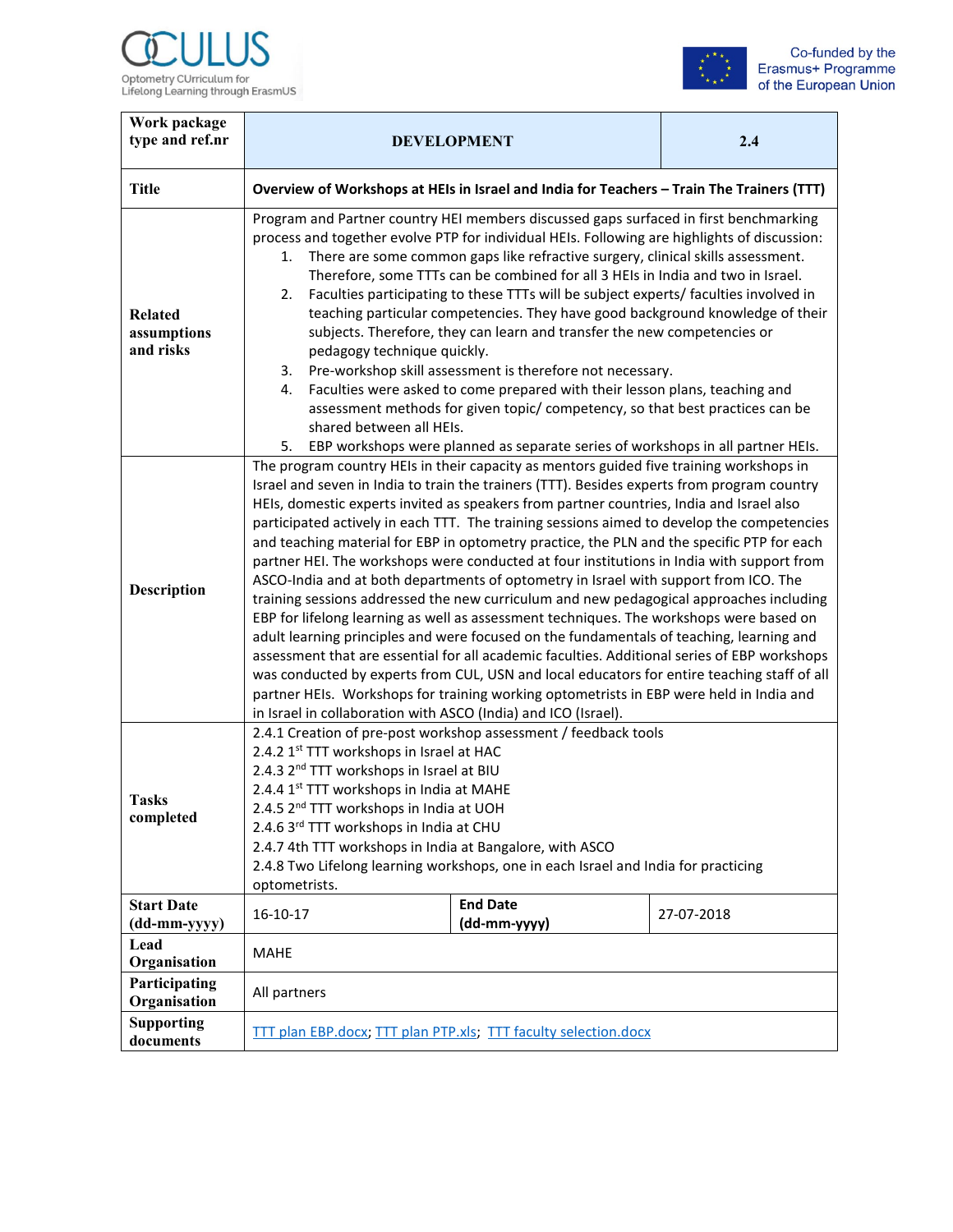



# **EBP-TTT workshop planning\_ India.**

We decide to conduct 2 days workshop at each institution

## **Day 1**

Knowledge

EBP Concept – interactive and tutorial

EBP Process – interactive and tutorial

### Attitude

Why is EBP important?

## Skills

Demonstration: Work through 5 As using a specific clinical scenario

### **Day 2**

Skills

Scenario 1: Clinical scenario given to participants to work through 5As

Scenario 2: Participants choose their own scenario to work through 5As

For both scenarios participants work in small groups on one clinical scenario

Need room with computers and internet access

Discussion on findings, barriers and facilitators

| Knowledge,    | <b>Topic</b>    | Format                                        | <b>Duration</b> |
|---------------|-----------------|-----------------------------------------------|-----------------|
| skills or     |                 |                                               | (mins)          |
| attitude      |                 |                                               |                 |
|               |                 | Day 1                                         |                 |
| Knowledge and | Clinical        | Small group discussion followed by whole      | 30              |
| attitude      | decision making | group                                         |                 |
|               | $-$ how do we   |                                               |                 |
|               | make clinical   |                                               |                 |
|               | decisions?      |                                               |                 |
| Knowledge     | EBP concept     | Small group discussion followed by whole      | 60              |
|               |                 | group                                         |                 |
| Attitude      | Is EBP          | Small group discussion followed by whole      | 30              |
|               | important?      | group including examples (from facilitator if |                 |
|               |                 | needed).                                      |                 |
| Knowledge     | How is EBP      | Small group discussion followed by whole      | 30              |
|               | 'done'?         | group                                         |                 |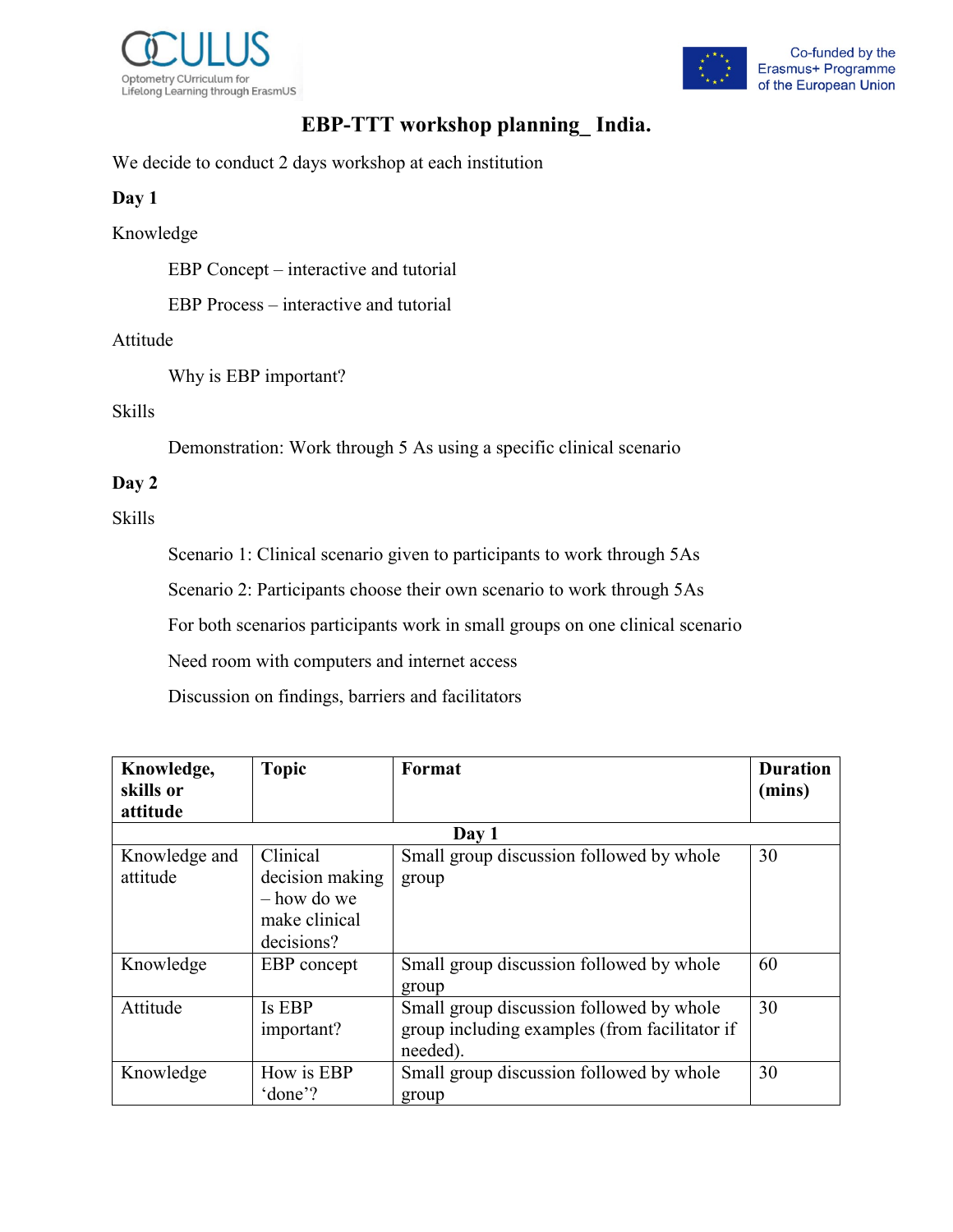



| <b>Skills</b> | Form an          | Small group work                          | 30 |
|---------------|------------------|-------------------------------------------|----|
|               | answerable       |                                           |    |
|               | question         |                                           |    |
| <b>Skills</b> |                  | Discussion – what is evidence? (includes  | 60 |
|               |                  | study designs)                            |    |
|               |                  |                                           |    |
| <b>Skills</b> | Find evidence    | How do we look for research evidence? A   | 30 |
|               |                  | demonstration                             |    |
|               |                  |                                           |    |
| <b>Skills</b> |                  | Workshop – find evidence using Pubmed,    | 60 |
|               |                  | Cochrane and Trip databases               |    |
|               |                  | Day 2                                     |    |
| <b>Skills</b> |                  | Tutorial – appraisal and CATs             | 60 |
| <b>Skills</b> |                  | Workshop - use a CAT to appraise a cohort | 60 |
|               | Appraise         | study                                     |    |
| <b>Skills</b> | evidence         | Workshop - use a CAT to appraise a        | 60 |
|               |                  | controlled study                          |    |
| <b>Skills</b> |                  | Workshop - use a CAT to appraise a        | 60 |
|               |                  | systematic review                         |    |
| <b>Skills</b> | Apply evidence   | Workshop – using a hypothetical scenario, | 60 |
|               |                  | apply evidence to a patient case          |    |
| <b>Skills</b> | Troubleshooting  | Small group discussion followed by whole  | 30 |
|               | - what are       | group                                     |    |
|               | barriers to EBP? |                                           |    |
|               | How could we     |                                           |    |
|               | overcome         |                                           |    |
|               | these?           |                                           |    |
|               |                  |                                           |    |

#### **PTP TTT workshop planning for India**

It was decided that, faculties of all three HEIs will meet at each TTT for specific competencies. Subject experts from respective HEIs or from other HEIs of India and also from program HEIs were called for leading the TTT.

| <b>Short</b><br>name | <b>Topics</b>                                                      | tentative<br>dates           | Venue              | Coordinator<br>/expert | <b>Mentor</b><br><b>HEI</b> |
|----------------------|--------------------------------------------------------------------|------------------------------|--------------------|------------------------|-----------------------------|
| TTT1                 | Binocular vision and vision<br>therapy                             | Second week<br>May 2018      | CU,<br>Ludhiana    | Aditya/<br>Preethi     | USN, UPC,<br>HU             |
| TTT <sub>2</sub>     | Retina diagnostics-OCT,<br>Fundus exam, Indirect<br>ophthalmoscopy | first week<br>January 2018   | UoH,<br>Hyderabad  | Rishi/Nag              | USN, HU                     |
| TTT3                 | Visual perception,<br>Refractive surgeries                         | 1st to<br>15th March<br>2018 | ASCO,<br>Bangalore | Aditya                 | USN, UPC,<br>HU             |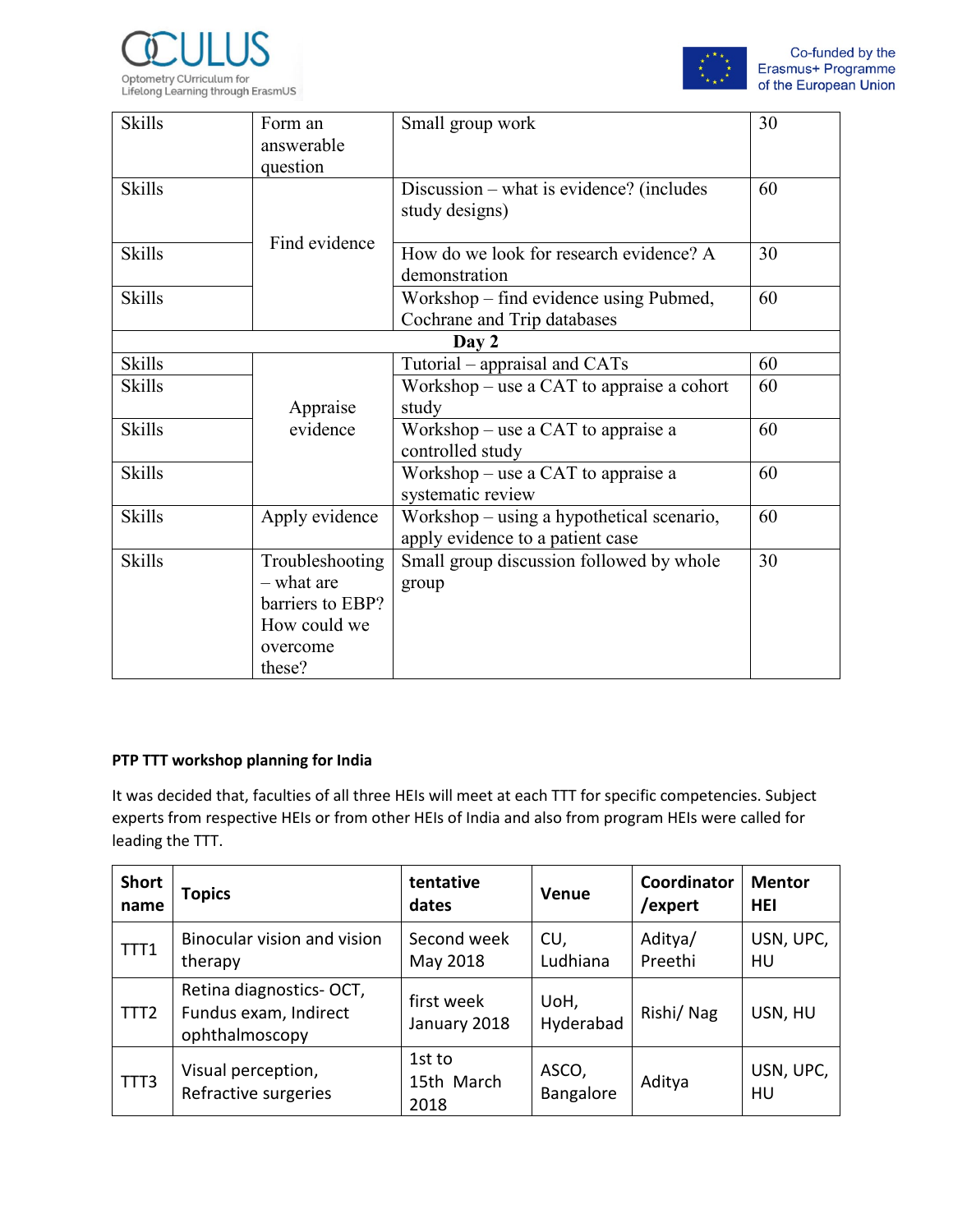



| Glaucoma-tonometry,        | 1st to 15th | MAHE,   |        | USN, HU |
|----------------------------|-------------|---------|--------|---------|
| fundus exam, visual fields | June 2018   | Manipal | Ramesh |         |

**EBP TTT-** Dr Catherine Suttle (CUL) made one trip to India, and travelled in all three HEIs to conduct training of all teaching staff and practicing optometrist in various regions of India. The dates were coordinated between all three Indian HEIs.

#### **TTT workshop planning for Israel**

Since there are only two institutions, it was decided that, both HEIs will conduct TTTs for their teaching staff by looking at possible adjustments at the end of present academic year. Local faculties which include optometrist and ophthalmologist were involved to conduct smaller workshops/ sessions for the basic concepts related to diagnostic tests (to cover the gaps identified in OSAT). European partners were involved, with two travels, in the month of January and June 2018 for PTP and EBP workshops respectively.

#### **Faculty selection**

Faculties selected for attending the TTT workshops and responsible for closure of gaps are as below.

#### **HAC faculty selection**

| <b>GAP</b>                    | <b>Faculty</b>            | <b>Reason for selection</b> |
|-------------------------------|---------------------------|-----------------------------|
| Clinical competencies in      | Clinical directors, all   | The main GAP is the         |
| investigative techniques      | clinical preceptors and   | students do not perform     |
|                               | some clinical lab         | investigative techniques in |
|                               | preceptors                | clinics. While some         |
|                               |                           | supervisors are able to     |
|                               |                           | perform some of the         |
|                               |                           | techniques, we want to      |
|                               |                           | bring their clinical        |
|                               |                           | competencies to the same    |
|                               |                           | high level. Therefore, we   |
|                               |                           | focused on training the     |
|                               |                           | clinical supervisors.       |
| <b>Evaluation of Clinical</b> | Clinical Directors: Cyril | The supervisors will learn  |
| Competencies - pedagogy       | Kahloun, Rachel Eichler,  | from programme countries    |
|                               | Izak Schwartz and Eyal    | how to evaluate clinical    |
|                               | Gal                       | competencies, create        |
|                               |                           | evaluation form and teach   |
|                               |                           | their supervisors           |
| <b>Evaluation of Clinical</b> | Dinah Partizky – Manager  | These faculty will provide  |
| Competencies - pedagogy       | of B. Optom. program.     | support to the clinical     |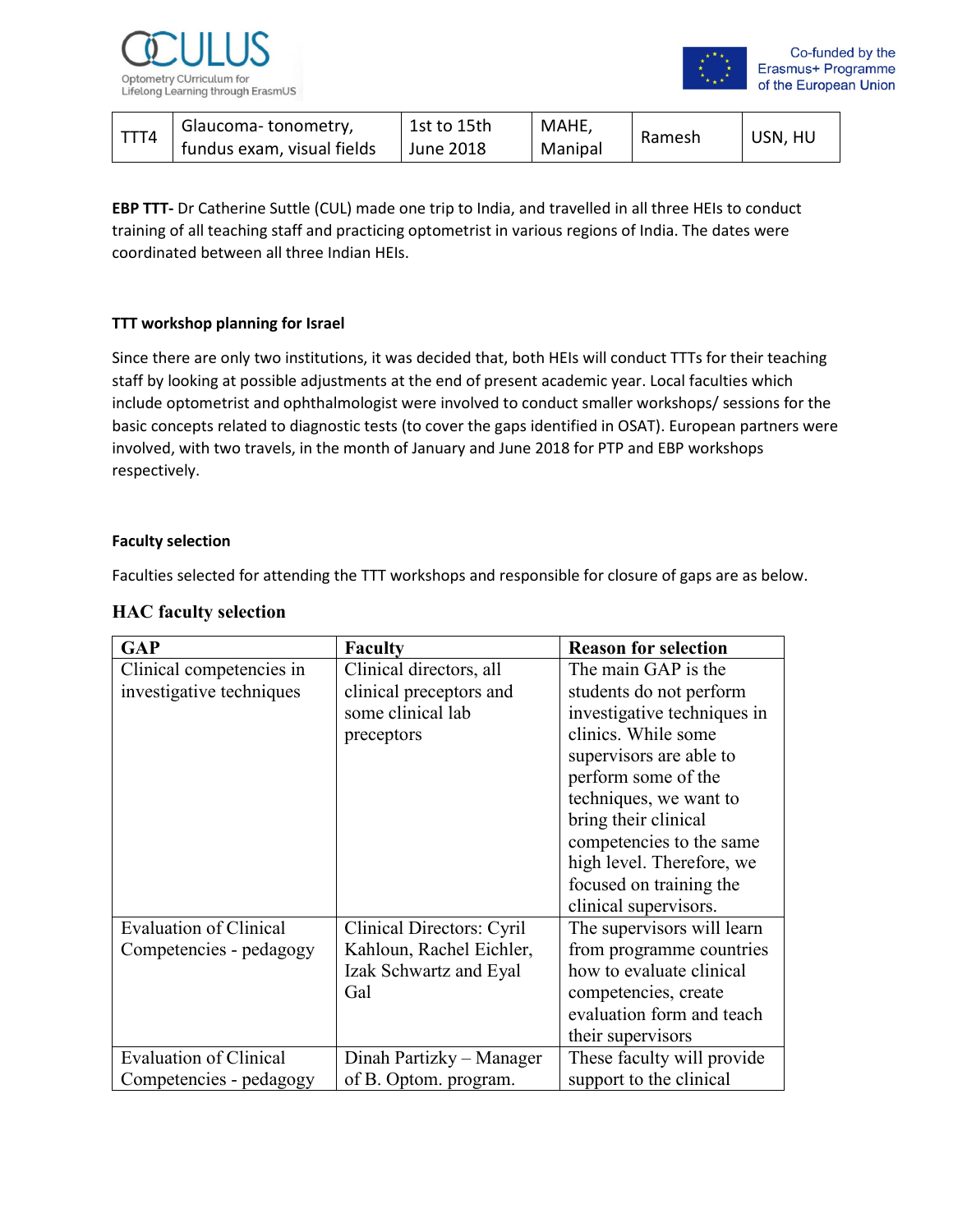



|                         | Prof. Ariela Gordon-Shaag, | directors in creating of   |
|-------------------------|----------------------------|----------------------------|
|                         | Dept. chair                | clinical evaluation forms  |
| Evaluation of Clinical  | Dr. Liat Gantz and Dr.     | They leveraged a           |
| Competencies - pedagogy | Einat Shneor               | Erasmus+ mobility grant to |
|                         |                            | see how CUL does grand     |
|                         |                            | rounds and bring this      |
|                         |                            | competency back to         |

# **BIU faculty selection**

| Gap                                   | <b>Solution</b>     | <b>Faculty selection base on</b> |
|---------------------------------------|---------------------|----------------------------------|
|                                       |                     | the gap                          |
| Appliances- students practice on each | Develop Dispensing  | Two license optometrist that     |
| other in course number 214-215 but    | course              | currently in charge on the       |
| not on patients                       |                     | dispensing part in the clinics.  |
| Self assessment clinical\practical:   | Develop grading     | Clinical inspectors              |
| Module specifications lack detail on  | -rubrics            | (Master student that assist in   |
| how specific LO's are known to be     | TTT on competent at | the clinics)                     |
| deemed competent. Supplemental        | 24.1.17-25.1.17 at  |                                  |
| portfolio/ student tracking of        | $-BIU$ .            |                                  |
| competencies needed.                  |                     |                                  |
| Self assessment document:             | Will be add to the  | Dr. Sharon shwartz               |
| Part A Subject 2: Physical Optics     | syllabus of course  | <b>Physics Department</b>        |
| Not clear if Image quality covered.   | 82110               |                                  |
| Self assessment document:             | TTT for clinical    | Clinical inspector               |
| Part B : Subject 12: Investigative    | inspectors          |                                  |
| Techniques: No visual fields          |                     |                                  |
| EBP implementation in the             | Workplan for EBP    | The lectures this courses:       |
| curriculum                            | <b>TTT</b> for EBP  | Dr. merav nativ- "General        |
|                                       |                     | biology"                         |
|                                       |                     |                                  |
|                                       |                     | Dr. Shlomo Shreder-"             |
|                                       |                     | Introduction in                  |
|                                       |                     | optometry","Optometric           |
|                                       |                     | Methods II", "Low vision"        |
|                                       |                     | Clinical inspectors              |
|                                       |                     | Tzofia Simkovich- "optical       |
|                                       |                     | dispensing"                      |
|                                       |                     | Avi portnoi - "visual training   |
|                                       |                     | and orthoptics", "seminar"       |
| EBP implementation in the             | Develop course      | Avi portnoi – the lecture of     |
| curriculum                            | number 443 to meet  | this course                      |
|                                       | the criterions of   |                                  |
|                                       | <b>EBP</b>          |                                  |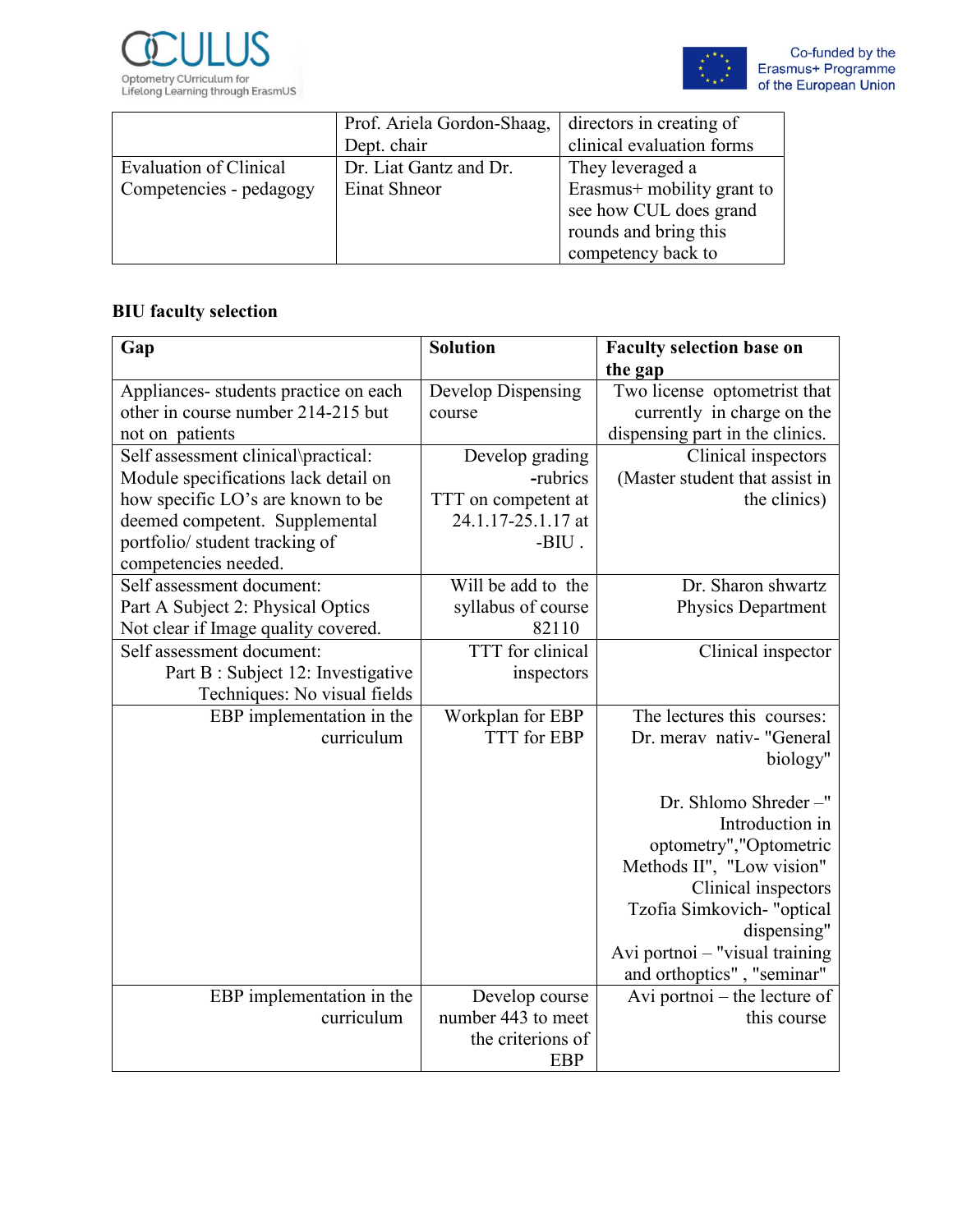



\*More of faculty members will be selected according to the outcomes of our deep review syllabus process.- *expected to completed at the end of June*.

# **MAHE faculty selection**

| <b>Gaps identified</b>    | <b>Faculty selected</b> | <b>Reason for selection</b>                    |
|---------------------------|-------------------------|------------------------------------------------|
|                           | for gap closure         |                                                |
| Entoptic phenomena        | Mr Avik Ray,            | Faculty teaches visual optics, Ocular          |
|                           | Mr Nagarajan            | anatomy and physiology                         |
| Skill component patient   | Mr Nagarajan            | Faculty teaches optical appliance              |
| exposure Optical          |                         | (Dispensing optics) in which practical skill   |
| appliances                |                         | sessions, log book, rubrics and skill          |
|                           |                         | assessment are included                        |
| Skill component patient   | Mr Avinash              | Faculty teaches Occupational optometry and     |
| exposure Occupational     | Prabhu, Mr              | also responsible for arrangement of            |
| optometry                 | Nagarajan               | community /industrial camps and Practical      |
|                           |                         | skill, log book, rubrics teaching.             |
| Near addition _ visual    | Mr Avik Ray             | Faculty teaches visual optics- Calculation     |
| optics                    |                         | and determining near addition                  |
| Steady eye in Low vision  | Mr Avik Ray             | Faculty teaches low vision- Steady eye         |
|                           |                         | strategies                                     |
| <b>ILOs</b> in Refractive | Mr Avik Ray,            | Faculty teaches visual optics and Ocular       |
| surgery                   | Dr Ramesh.              | diseases. Parts of refractive surgery syllabus |
|                           |                         | are included in these subjects. Revision of    |
|                           |                         | ILO, teaching activity done.                   |
| Competency assessment     | Mr Avik Ray,            | Faculties are involved in teaching visual      |
| Clinical optometry skills | Mr Nagarajan,           | optics, clinical optometry and ocular          |
|                           | Dr Ramesh               | diseases and Faculty is in-charge of regular   |
|                           |                         | and internship postings and assessment         |
|                           |                         | using OSCE, rubrics and log book/portfolio.    |
| Competency assessment     | Ms Shefali,             | Faculty teaches and evaluate Binocular         |
| <b>Binocular</b> vision   | Ms Radhika              | vision competencies using OSCE, rubrics        |
|                           |                         | and log book.                                  |
| Competency assessment     | Mr Nagarajan,           | Faculty teaches and evaluate investigative     |
| investigative technique   | Mr Avik                 | techniques using OSCE, rubrics and log         |
|                           |                         | book.                                          |
| Competency assessment     | Ms Shefali Judith,      | Faculty teaches and evaluate paediatric        |
| Pediatric optometry       | Ms Radhika              | optometry OSCE, rubrics and log book.          |
| ILOs Ocular anatomy       | Mr Nagarajan,           | Faculty teaches Ocular anatomy and             |
|                           | Ms Preethi              | physiology, to revise ILOs and teaching        |
|                           |                         | plan.                                          |
| Protocol for Internship   | Dr Ramesh               | Faculty incharge of internship postings and    |
| Assessments               |                         | evaluation with predefined criteria using      |
|                           |                         | Log book and portfolio                         |